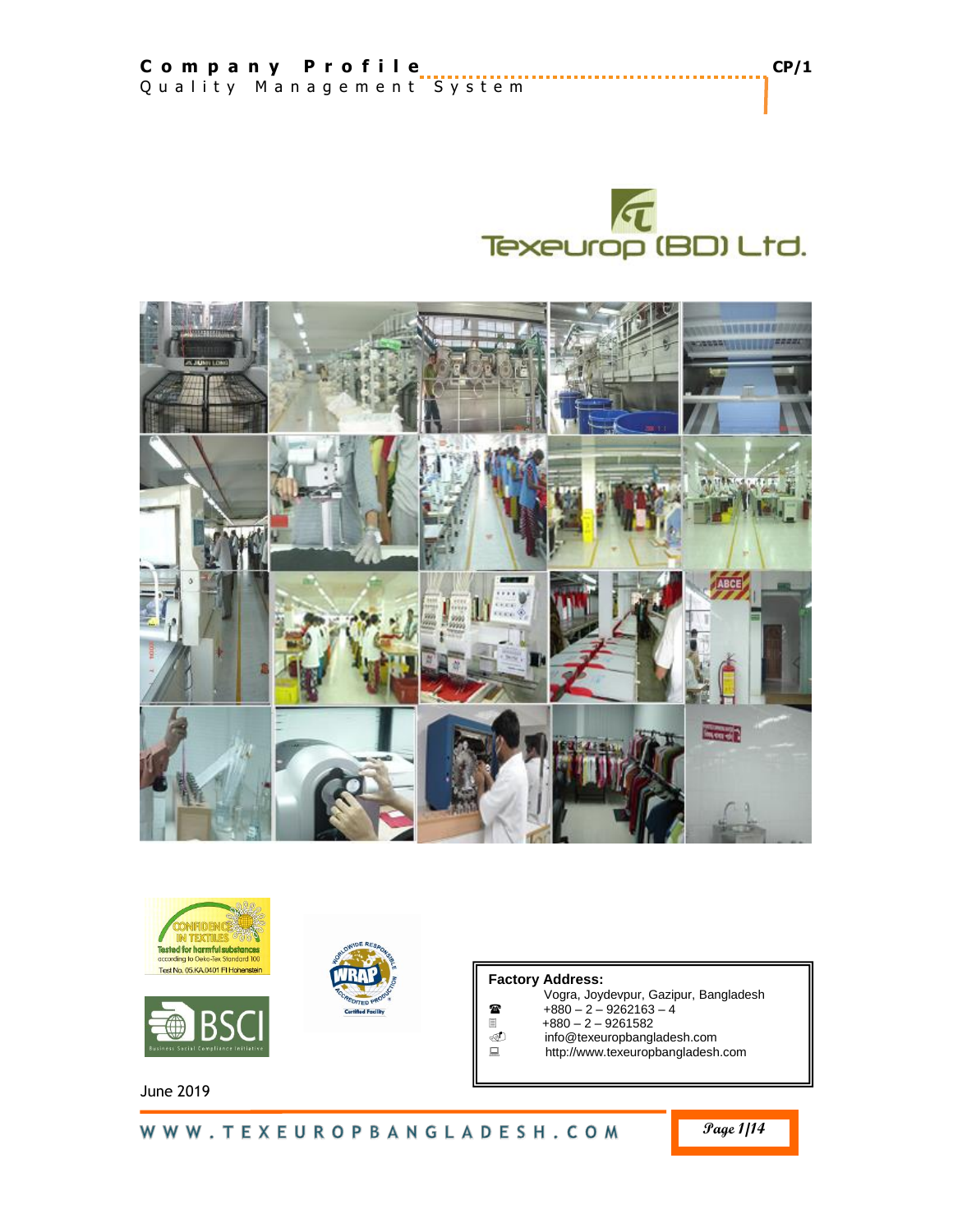# **Summary of Company Profile**

| <b>Company Name</b>                          | TEXEUROP (BD) LTD.                                                                                                                                                      |  |  |  |  |  |  |  |
|----------------------------------------------|-------------------------------------------------------------------------------------------------------------------------------------------------------------------------|--|--|--|--|--|--|--|
| <b>Type &amp; Business of the</b><br>company | 100%<br>export oriented<br>composite<br>knit garments<br>A<br>manufacturer & exporter.                                                                                  |  |  |  |  |  |  |  |
| <b>Factory Location</b>                      | Vogra, Joydevpur, Gazipur, Bangladesh.                                                                                                                                  |  |  |  |  |  |  |  |
| <b>Year of Establishment</b>                 | 2005                                                                                                                                                                    |  |  |  |  |  |  |  |
| <b>Number of Employee</b>                    | 4000 (Approx)                                                                                                                                                           |  |  |  |  |  |  |  |
| <b>Total Land Area</b>                       | 2.93 Acre                                                                                                                                                               |  |  |  |  |  |  |  |
| <b>Factory Floor Space</b>                   | 210,000sft.                                                                                                                                                             |  |  |  |  |  |  |  |
| <b>Different Section in Factory</b>          | Ground Floor: Embroidery, Dyeing, Washing, Piece Dyeing,<br>Garment Dyeing, Yarn Dyeing, All Over Printing, WTP, ETP &<br>Utility Area.                                 |  |  |  |  |  |  |  |
|                                              | Mezzanine Floor: Laboratory, Doctors Room, Daycare & Store                                                                                                              |  |  |  |  |  |  |  |
|                                              | First Floor: Packing, Office & Inspection Rooms.                                                                                                                        |  |  |  |  |  |  |  |
|                                              | Second Floor: Sewing Unit -1 & Finishing Unit - 1.                                                                                                                      |  |  |  |  |  |  |  |
|                                              | Third Floor: Sewing Unit $-2$ & Finishing Unit $-2$ .                                                                                                                   |  |  |  |  |  |  |  |
|                                              | Fourth Floor: Sewing Unit - 3 & Finishing Unit - 3                                                                                                                      |  |  |  |  |  |  |  |
|                                              | Fifth Floor: Sample, CAD & Cutting department.                                                                                                                          |  |  |  |  |  |  |  |
|                                              | Roof Top: Canteen & Dining Hall for all employees.                                                                                                                      |  |  |  |  |  |  |  |
| <b>Factory Equipments</b>                    | Different types of Knitting, Dyeing, Cutting, Sewing,<br>Finishing, Embroidery and Generator machines supplied by<br>mostly Japan, Taiwan, U.K, USA, Singapore, etc.    |  |  |  |  |  |  |  |
| <b>Main Production</b>                       | Basic T - Shirt, Tanktop, Polo Shirt, Shorts, Sweat Shirt,<br>Jacket, Pajama Set, Trousers, Knit Dress, Infant Knitwear<br>& All Kinds of Knit garments & Knit Fabrics. |  |  |  |  |  |  |  |
| <b>Production Capacity</b>                   | Knitting: 16 Ton/day (Average),<br>Dyeing: 30 Ton/day (Average),<br><b>Yarn Dyeing:</b>                                                                                 |  |  |  |  |  |  |  |
|                                              | Dyed Yarn: 6 Ton/Day (Average),<br>Sewing Thread: 1.5 Ton/Day (Average)                                                                                                 |  |  |  |  |  |  |  |
|                                              | Washing: 5 Ton/Day (Average)                                                                                                                                            |  |  |  |  |  |  |  |
|                                              | Piece Dyeing/ Garment Dyeing: 5 Ton/Day (Average)<br>All Over Printing: 5 Ton/Day (Average)                                                                             |  |  |  |  |  |  |  |
|                                              | Sewing: 70,000 pcs/day (Average)                                                                                                                                        |  |  |  |  |  |  |  |

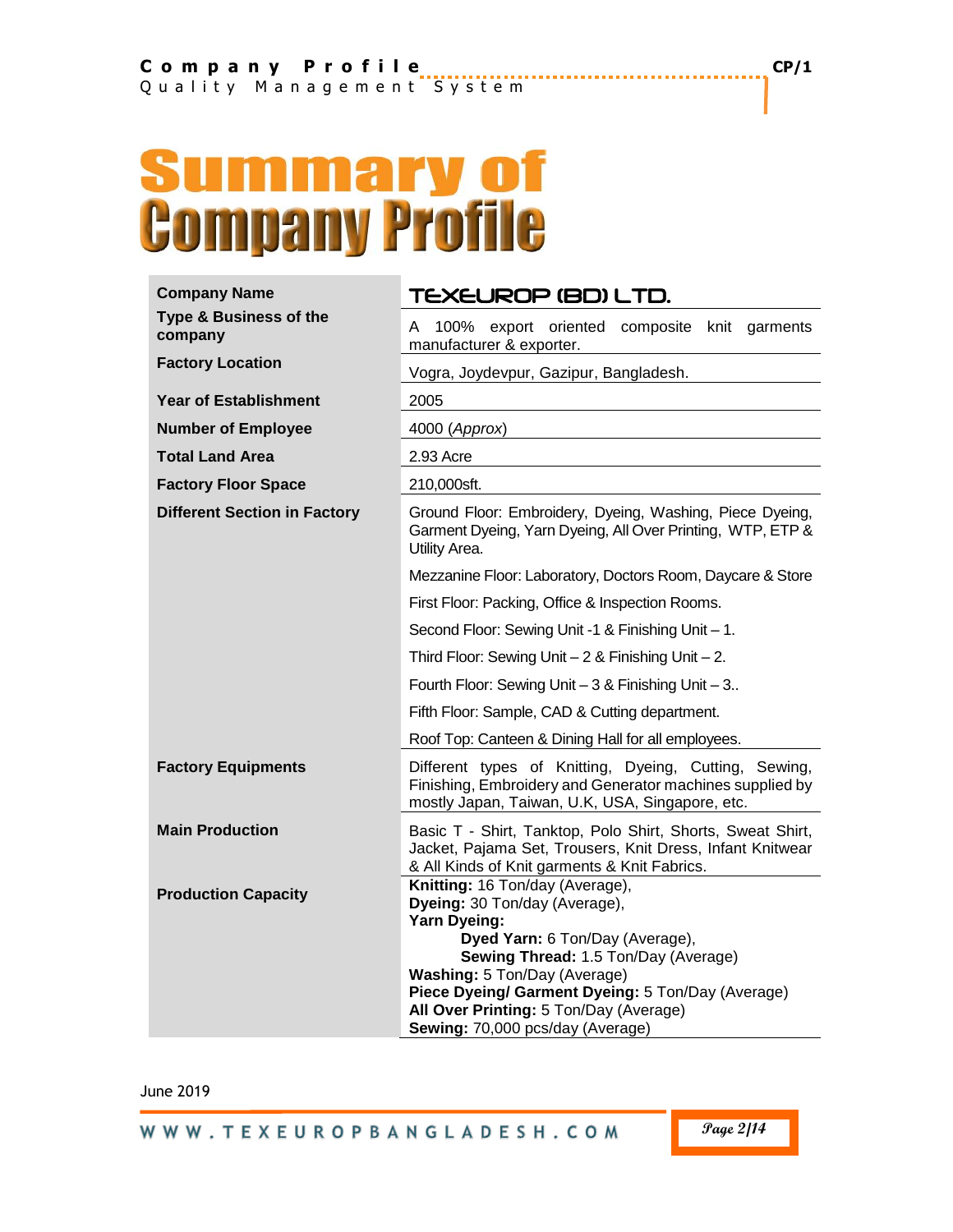|  |  | Company Profile |  |  |  |  |                           | CP/1 |
|--|--|-----------------|--|--|--|--|---------------------------|------|
|  |  |                 |  |  |  |  | Quality Management System |      |

| <b>Main Market</b>            | Germany, USA, Turkey, Russia, Spain, Netherlands.                                                                                                                  |  |  |  |  |  |  |  |
|-------------------------------|--------------------------------------------------------------------------------------------------------------------------------------------------------------------|--|--|--|--|--|--|--|
| <b>Payment Terms</b>          | Confirmed Irrevocable Letter of Credit.                                                                                                                            |  |  |  |  |  |  |  |
| <b>Key Personnel</b>          | Mr. Md. Abdul Mozid Khan<br><b>Managing Director</b><br>Mobile # 00 - 880 - 17 - 1153 - 5173                                                                       |  |  |  |  |  |  |  |
| <b>Factory Fax Number</b>     | $+880 - 2 - 926 - 1582$                                                                                                                                            |  |  |  |  |  |  |  |
| <b>Factory E-mail Address</b> | info@texeuropbangladesh.com                                                                                                                                        |  |  |  |  |  |  |  |
| <b>URL</b>                    | http://www.texeuropbangladesh.com                                                                                                                                  |  |  |  |  |  |  |  |
| <b>Factory Bank Details</b>   | SHAHJALAL ISLAMI BANK LTD.<br>NARAYANGAN1<br>BRANCH, 56/1, S. M. MALEH ROAD, NARAYANGANJ,<br>BANGLADESH. A/C No.: 401111100008716(CD)<br><b>SWIFT: SJBLBDDHNGJ</b> |  |  |  |  |  |  |  |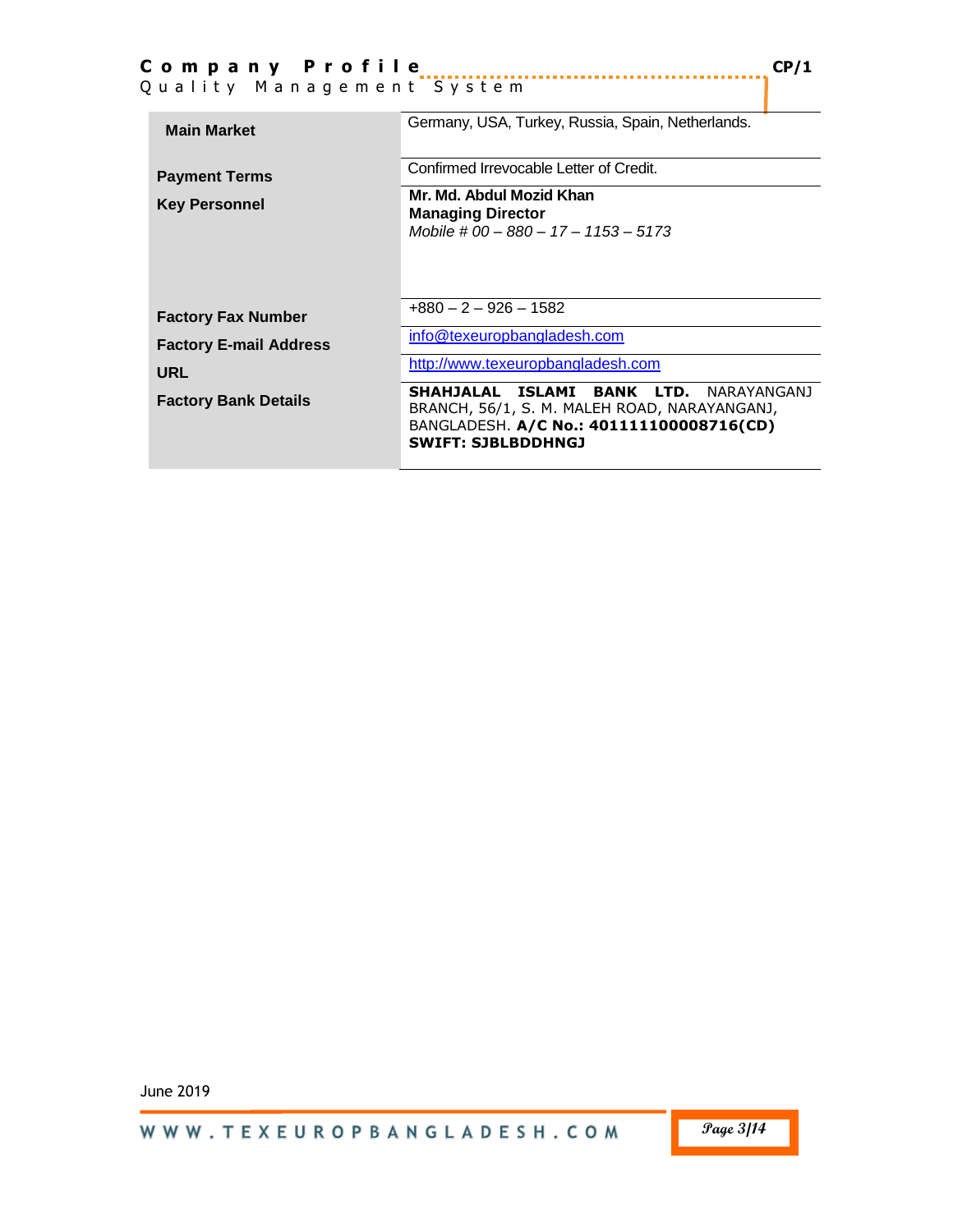# R, n.

| SL.<br>NO. | <b>NAME &amp; DESCRIPTION OF MACHINERY</b>                         | QTY.    |
|------------|--------------------------------------------------------------------|---------|
|            | $\mathbb{G}$                                                       |         |
| 01.        | High Speed Single jersey, Rib, Interlock, Fleece Circular Knitting |         |
|            | Machines complete with all standard accessories.                   |         |
|            | RIB/INTERLOCK 36" X 18G/36" X 24G                                  | 1 Set   |
|            | RIB/INTERLOCK 34" X 18G/34" X 24G                                  | 2 Sets  |
|            | RIB/INTERLOCK                                                      | 1 Set   |
|            | SINGLE JERSEY 21"X24/20G                                           | 1 Set   |
|            | SINGLE JERSEY 20"X24/20G                                           | 1 Set   |
|            | SINGLE JERSEY 22"X24/20G                                           | 1 Set   |
|            | SINGLE JERSEY 23"X24/20G                                           | 1 Set   |
|            | SINGLE JERSEY 24"X24/20G                                           | 1 Set   |
|            | SINGLE JERSEY 25"X24/20G                                           | 1 Set   |
|            | SINGLE JERSEY 28"X24/20G                                           | 1 Set   |
|            | SINGLE JERSEY 30"X24/20G                                           | 1 Set   |
|            | FLEECE 36X20G                                                      | $1$ Set |
|            | FLEECE 34X20G                                                      | 1 Set   |
|            | FLEECE 30X20G                                                      | 2 Set   |
| 02.        | Computerized JY-LEH brand flat knitting machine.                   | 5 Sets  |
|            | <b>TOTAL</b>                                                       | 21 Sets |
|            | <b>DYEING (Laboratory)</b>                                         |         |
| 01.        | LAB DYEING MACHINE - AHIBA - U.S.A - 19 POT                        | 2 Sets  |
| 02.        | LAB DYEING MACHINE - TAIWAN - 24 POT                               | 3 Sets  |
| 03.        | SPECTRO PHOTOMETER - SPECTRA FLASH SF 600X - USA                   | 1 Set   |
| 04.        | LAB DRYER - TAIWAN                                                 | 1 Set   |
| 05.        | WASHING MACHINE - SIEMENS - GERMANY - 5Kgs                         | 3 Sets  |
| 06.        | TRUMBLE DRYER - SIEMENS - GERMANY - 5Kgs                           | $1$ Set |
| 07.        | CROCK METER - JAMES HEAL - ENGLAND                                 | 1 Set   |
| 08.        | DIGITAL PIPPETE - RAININ - ENGLAND                                 | 2 Sets  |
| 09.        | <b>CYLINDER</b>                                                    | $1$ Set |
| 10.        | <b>BICKER</b>                                                      | $1$ Set |
| 11.        | CONYCAL FLUX                                                       | 1 Set   |
| 12.        | ELECTRONIC PIPET - EDP-PLUS MOTORIZED MICROLITER                   | 2 Sets  |
|            | <b>PIPETTE</b>                                                     |         |
| 13.        | <b>MANUAL PIPET</b>                                                | 1 Set   |
| 14.        | LIGHT BOX - VERIVIDE - U.K                                         | 2 Sets  |
| 15.        | STRIER - HOT PLATE STRIER - KOREA                                  | $1$ Set |
| 16.        | <b>BALANCE - ADVENTURER BALANCES - USA</b>                         | 1 Set   |
| 17.        | <b>IRON</b>                                                        | 1 Set   |
| 18.        | LAB DIP M/C-1 - LABORTEX - TAIWAN                                  | 1 Set   |
| 19.        | LAB DIP M/C-2 - F&P - CHAINA                                       | 2 Sets  |

June 2019

**Page 4/14**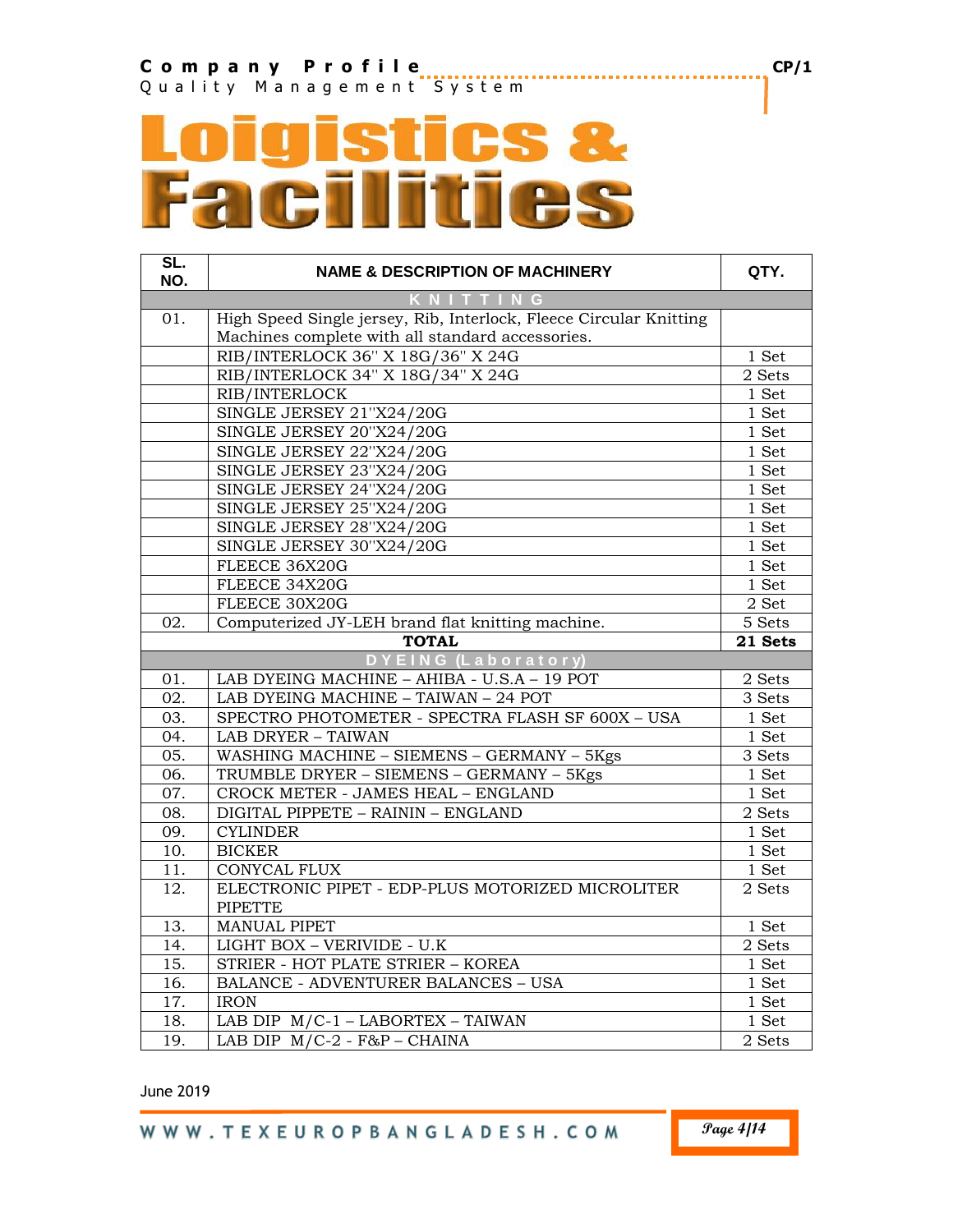**C o m p a n y P r o f i l e CP/1**

|  | Quality Management System |  |  |  |  |  |  |  |  |
|--|---------------------------|--|--|--|--|--|--|--|--|

| 20. | PH METER - MICROPROCESSOR Bench pH/mV/C meters -<br><b>ITALY</b> | 1 Set         |
|-----|------------------------------------------------------------------|---------------|
| 21. | <b>GSM SCALE</b>                                                 | 1 Set         |
|     | DYEING & FINISHING                                               |               |
| 01. | DYEING MACHINE (HT) - FONGS - HONGKONG - CAPACITY<br>10KGS       | 04 PCS        |
| 02. | DYEING MACHINE (HT) - FONGS - HONGKONG - CAPACITY<br>30KGS       | 02 PCS        |
| 03. | DYEING MACHINE (HT) - FONGS - HONGKONG - CAPACITY<br>60KGS       | 01 PCS        |
| 04. | DYEING MACHINE (HT) - FONGS - HONGKONG - CAPACITY<br>120KGS      | 01 PCS        |
| 05. | DYEING MACHINE (AT) - FONGS - HONGKONG - CAPACITY<br>150 KGS     | 01 PCS        |
| 06. | DYEING MACHINE (AT) - FONGS - HONGKONG - CAPACITY<br>250 KGS     | 01PCS         |
| 07. | DYEING MACHINE (HT) - FONGS - HONGKONG - CAPACITY<br>280 KGS     | 01 PCS        |
| 08. | DYEING MACHINE (AT) - FONGS - HONGKONG - CAPACITY<br>500 KGS     | 01 PCS        |
| 09. | DYEING MACHINE (HT) - FONGS - HONGKONG - CAPACITY<br>560 KGS     | 01 PCS        |
| 10. | DYEING MACHINE (HT) - FONGS - HONGKONG - CAPACITY<br>600 KGS     | 01 PCS        |
| 11. | DYEING MACHINE (AT) - FONGS - HONGKONG - CAPACITY<br>750 KGS     | 01 PCS        |
| 12. | DYEING MACHINE (AT) - FONGS - HONGKONG - CAPACITY<br>1000 KGS    | 01 PCS        |
| 13. | DYEING MACHINE (HT) - FONGS - HONGKONG - CAPACITY<br>1120 KGS    | 01 PCS        |
| 14. | DYEING MACHINE (AT) - FONGS - HONGKONG - CAPACITY<br>1500 KGS    | 02 PCS        |
| 15. | DYEING MACHINE (AT) - FONGS - HONGKONG - CAPACITY<br>2000 KGS    | 01 PCS        |
| 16. | SLITTING MACHINE - BIANCO - ITALY - CAPACITY 7000 KGS            | 01 PCS        |
| 17. | STENTER MACHINE - UNITECH - ITALY - CAPACITY 10000<br><b>KGS</b> | 02 PCS        |
| 18. | OPEN COMPACTOR - FERRARO - ITALY - CAPACITY 7000 KGS             | 02 PCS        |
| 19. | SUEEDING - COMET - ITALY - CAPACITY 5000 KGS                     | 01 PCS        |
| 20. | BRUSHING - I KUANG - TAIWAN - CAPACITY 5000 KGS                  | 01 PCS        |
| 21. | SQUEEGER - BIANCO - ITALY - CAPACITY 7000 KGS                    | 01 PCS        |
| 22. | HYDROEXTRACTOR - TAIWAN - CAPACITY 3000 KGS                      | 01 PCS        |
| 23. | DRYER - DILMENLER - ITALY - CAPACITY 10000 KGS                   | 01 PCS        |
| 24. | COMPACTOR - TUBETEX - U.S.A - CAPACITY 7000 KGS                  | 01 PCS        |
| 25. | CALENDER – FERRARO – ITALY – CAPACITY 3000 KGS                   | 01 PCS        |
| 26. | TURNER - TAIWAN                                                  | 02 PCS        |
| 27. | WET CALANDER - TAIWAN                                            | 01 PCS        |
|     | G A R M E N T S (CUTTING, SEWING, FINISHING)                     |               |
| 01. | O/L MACHINE - PEGASUS - MX5214, M800 - 4 THREAD                  | 258 SET       |
| 02. | O/L MACHINE - SIRUBA - 747H - 4 THREAD                           | <b>10 SET</b> |
| 03. | O/L MACHINE - GOLDEN WHEEL - CS-2614 - 4 THREAD                  | <b>20 SET</b> |

June 2019

WWW.TEXEUROPBANGLADESH.COM

**Page 5/14**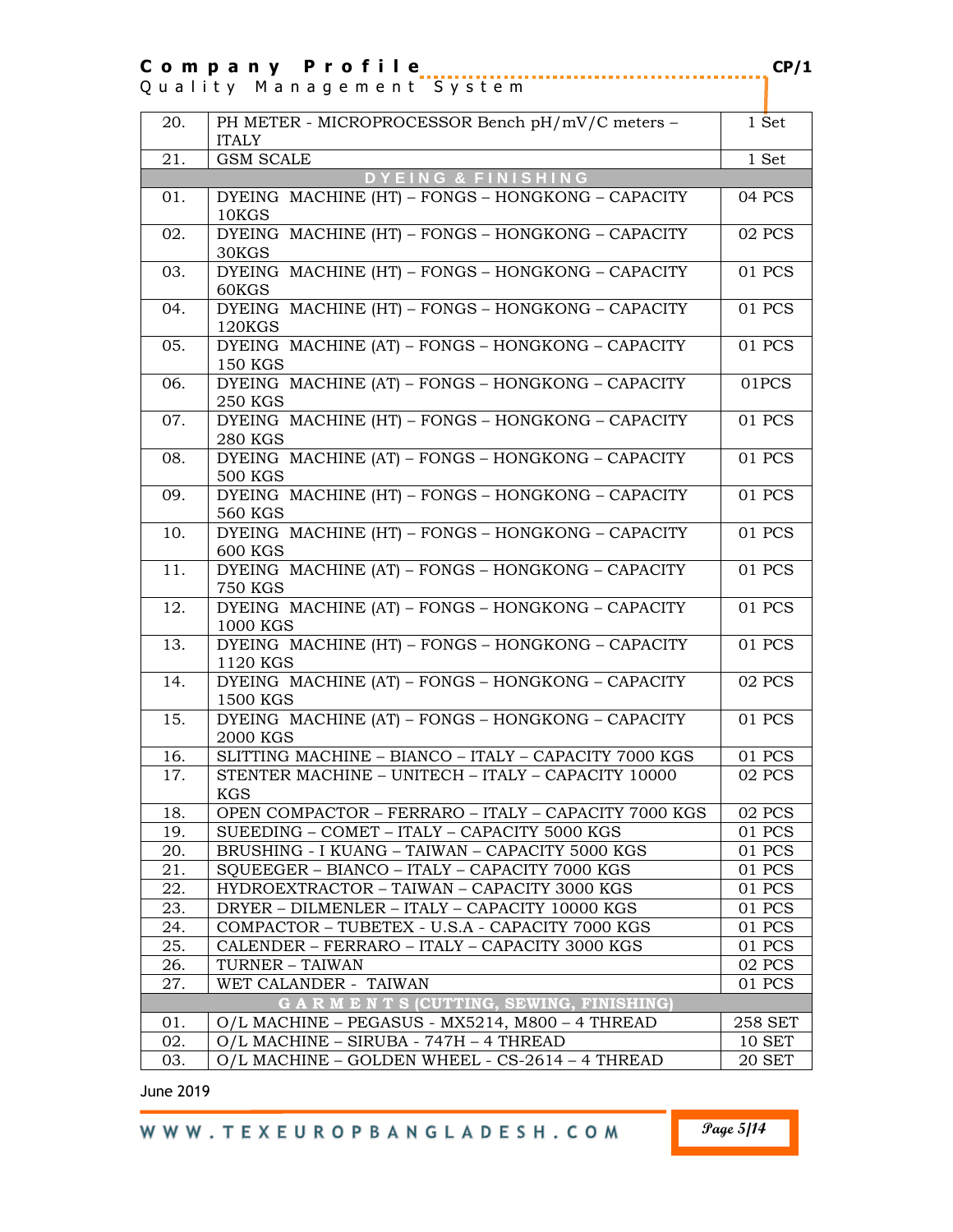| 04.              | $F/L$ MACHINE – PEGASUS – 1500 – 5 THREAD          | 168 SET            |
|------------------|----------------------------------------------------|--------------------|
| 05.              | $F/L$ MACHINE - SIRUBA - W-600 - 5 THREAD          | 24 SET             |
| 06.              | F/L MACHINE - GOLDEN WHEEL - W-600 - 5 THREAD      | 40 SET             |
| 07.              | PLAIN M/C(1 Needle) - BROTHER - SL-7200 - 1 THREAD | <b>207 SET</b>     |
| 08.              | PLAIN M/C(1 Needle) - BROTHER - SL-734 - 1 THREAD  | <b>138 SET</b>     |
| 09.              | PLAIN M/C(1 Needle) - JUKI - JO-008 - 1 THREAD     | <b>38 SET</b>      |
| 10.              | PLAIN M/C(1 Needle) - YAMATA - 5550 EC - 1 THREAD  | 04 SET             |
| 11.              | PLAIN M/C(1 Needle) - SIRUBA - L-8187 - 1 THREAD   | <b>10 SET</b>      |
| 12.              | PLAIN M/C (1 Needle) - GOLDEN WHEEL - 1 THREAD     | 02 SET             |
| 13.              | PLAIN M/C(2 Needle) - SIRUBA - D-004 - 2 THREAD    | 02 SET             |
| 14.              | BUTTON HOLE - BROTHER - HE-800 A-3 - 1 THREAD      | 06 SET             |
| 15.              | BUTTON STITCH - CHINIKI - 1 THREAD                 | 04 SET             |
| 16.              | BUTTON STITCH - BROTHER - BE-438C - 1 THREAD       | 06 SET             |
| 17.              | BARTACK - BROTHER - KE-430C - 4 THREAD             | 04 SET             |
| 18.              | FEED of THE ARAM - HOSEKI - DA-9270 - 4 THREAD     | 04 SET             |
| 19.              | FEED of THE ARAM - BROTHER - 264M -                | 02 SET             |
| 20.              | FEED of THE ARAM - ZUZSUM -                        | 04 SET             |
| 21.              | KANSAI 2 PMD - KANSAI - DFB-1404 - 4 THREAD        | 02SET              |
| 22.              | KANSAI POCATING - KANSAI - PX-302-4W - 4 THREAD    | 04 SET             |
| 23.              | KANSAI COCATING - KANSAI - W810-2-S -              | O <sub>4</sub> SET |
| 24.              | LABEL CUTTING - HASIMA -                           | 01 SET             |
| 25.              | LABEL CUTTING - MANUAL                             | 04 SET             |
| 26.              | PULSA – HASIMA                                     | 01 SET             |
| 27.              | SNAP BUTTON - UZU                                  | 08 SET             |
| 28.              | SNAP BUTTON - MAX                                  | 04 SET             |
| 29.              | <b>LARROUS STICH</b>                               | 01 SET             |
| 30.              | <b>BUTTON PULL TESTER - SAFQ</b>                   | 01 SET             |
| 31.              | NECK FITTING TOOLS                                 | 03 SET             |
| 32.              | LIGHT BOX - VERIVIDE - U.K                         | 02 SET             |
| 33.              | NAMATO BRAND STEAM IRON MACHINE                    | <b>78 SET</b>      |
| 34.              | NAMATO BRAND HEAD VACUUM TABLE WITH ACCESSORIES    | <b>78 SET</b>      |
| 35.              | NAGI SHING BRAND THREAD SUCKING MACHINE            | 04 SET             |
| 36.              | 2 HEAD THREAD CUTTING MACHINE                      | <b>10 SET</b>      |
| 37.              | PIPING/ TAPE CUTTING MACHINE                       | <b>06 SET</b>      |
| 38.              | ST. KNIFE 10" CLOTH CUTTING MACHINE - JAPAN        | 06 SET             |
| 39.              | ST. KNIFE 8" CLOTH CUTTING MACHINE - JAPAN         | 07 SET             |
| 40.              | DOMESTIC WASHING MACHINE                           | 07 SET             |
| 41.              | 4 CONE RE-WINDING MACHINE                          | 02 SET             |
| 42.              | P.P. STRAPPING MACHINE WITH ALL SPARES AND         | 02 SET             |
|                  | <b>ACCESSORIES</b>                                 |                    |
| 43.              | <b>WEIGHT SCALE</b>                                | <b>10 SET</b>      |
|                  | EMBROIDERY UNIT                                    |                    |
| 01.              | EMBROIDERY MACHINE - TAJIMA - 20 HEAD              | 04 SET             |
| 02.              | EMBROIDERY MACHINE - TAJIMA - SAMPLE MACHINE       | 01 SET             |
| 03.              | RECONING MACHINE - HASIMA                          | 02 SET             |
| 04.              | <b>BOBIN MACHINE</b>                               | 04 SET             |
|                  | WASHING UNIT                                       |                    |
| 01.              | WASHING $M/C$ – HUNSUN – CHINA - 10 LBS            | 01 SET             |
| 02.              | WASHING M/C - HUNSUN - CHINA - 50 LBS              | 01 SET             |
| 03.              | WASHING M/C - HUNSUN - CHINA - 100 LBS             | 01 SET             |
| 04.              | WASHING M/C - HUNSUN - CHINA - 200 LBS             | 01 SET             |
| <b>June 2019</b> |                                                    |                    |

WWW.TEXEUROPBANGLADESH.COM

**Page 6/14**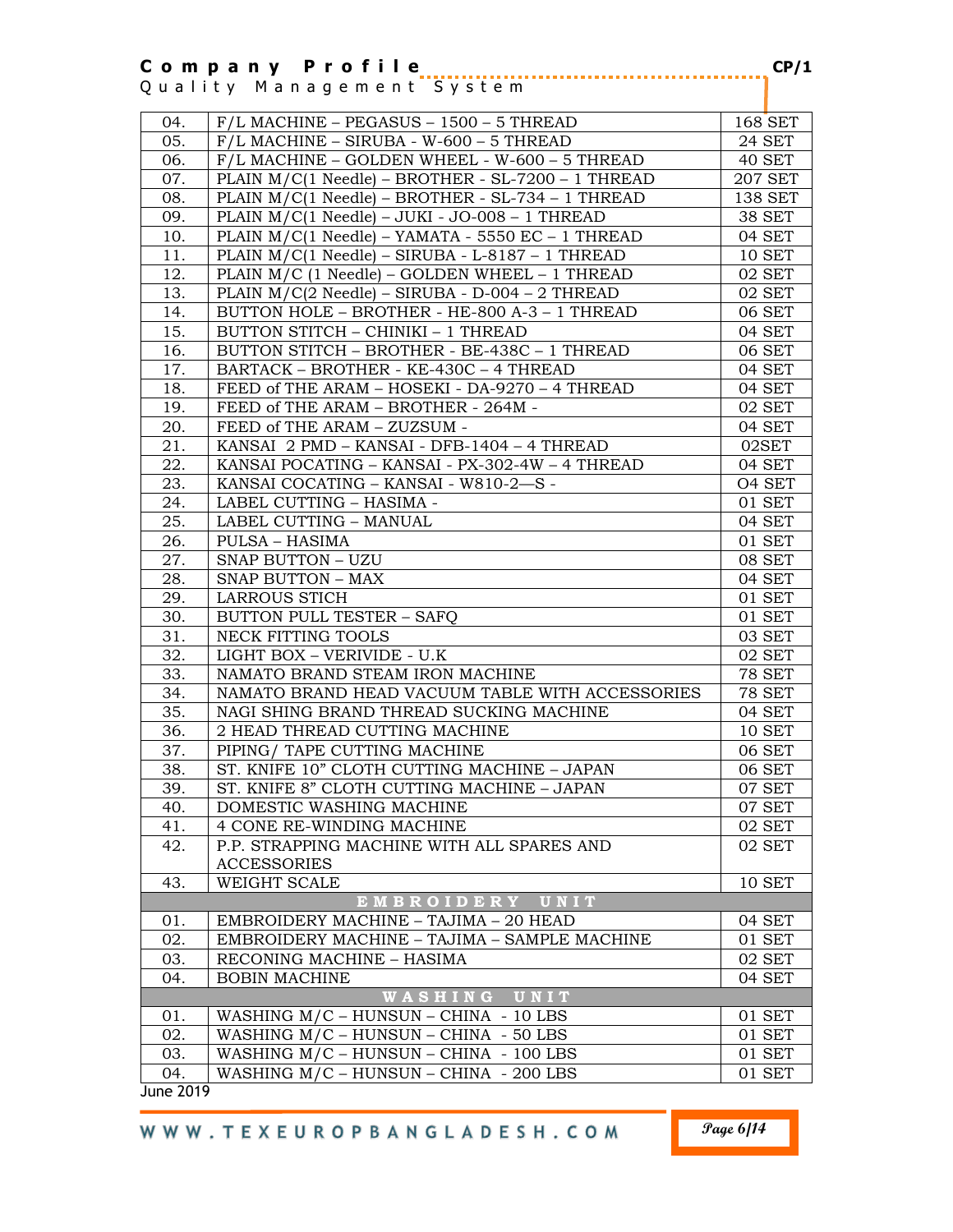| 05. | WASHING M/C - HUNSUN - CHINA - 400 LBS           | 03 SET         |
|-----|--------------------------------------------------|----------------|
|     | SAMPLES SECTIONS (GARMENTS)                      |                |
| 01. | <b>WEIGHT SCALE</b>                              | 01 SET         |
| 02. | PLAIN MACHINE - BROTHER                          | 01 SET         |
| 03. | PLAIN M/C - ZIKZAK - GOLDEN WHEEL                | 01 SET         |
| 04. | PLAIN M/C-CHAIN STITCH                           | 05 SET         |
| 05. | <b>FLAT LOCK - PEGASUS</b>                       | 01 SET         |
| 06. | FLAT LOCK - PIPEING - PEGASUS                    | 01 SET         |
| 07. | BUTTON HOLE M/C - BROTHER                        | 01 SET         |
| 08. | BUTTON ATTACH M/C - BROTHER                      | 01 SET         |
| 09. | PLAIN $M/C - ZIGZAK$                             | 02 SET         |
| 10. | BUTTON HOLE M/C - CHINKI                         | 04 SET         |
| 11. | BARTECK M/C - BROTHER                            | 01 SET         |
| 12. | <b>OVER LOCK M/C - PEGASUS</b>                   | 01 SET         |
| 13. | OVER LOCK M/C - BLIND STITCH - PEGASUS           | 01 SET         |
| 14. | OVER LOCK M/C - LETOS M/C - PEGASUS              | 01 SET         |
| 15. | <b>BACK TAPE M/C - BROTHER</b>                   | 01 SET         |
| 16. | FUSING MACHINE - HASHIMA                         | 01 SET         |
| 17. | WASHING MACHINE - 05KG                           | 01 SET         |
| 18. | <b>GSM CUTTER</b>                                | 01 SET         |
| 19. | <b>GSM WEIGHING BALANCE</b>                      | 01 SET         |
|     | OTHERS MACHINARIES                               |                |
| 01. | DIGITAL LUX METER                                | 01 SET         |
| 02. | LASER TEMPERATURE GUN                            | 01 SET         |
| 03. | GENERATOR - CATERPILLAR - 1288KVA                | 02 SET         |
| 04. | BOILER - CLEAVER BROOKS - 10TON/ HRS.            | 02 SET         |
| 05. | $ETP - AQUATECH - 40M^3/HR$                      | 01 SET         |
| 06. | WTP-AQUATECH-220 M <sup>3</sup> /HR              | 01 SET         |
| 07. | BOOSTER PUMP - MEGATECH - 350 M <sup>3</sup> /HR | 01 SET         |
| 08. | COMPRESSOR - ATLAS - BELGIUM - $7 M3/MIN$        | 01 SET         |
| 09. | COMPRESSOR - ATLAS - BELGIUM - $4 M3/MIN$        | 01 SET         |
| 10. | ARI-TEMTROL FOR TEMPERATURE MEASUREMENT          | 2 SET          |
|     | (WITH SENSOR (2M 30-100DEG. C)                   |                |
| 11. | DEEP TUBEWELL                                    | 02 SET         |
| 12. | WORKSHOP TOOLS AND EQUIPMENTS                    | 02 SET         |
| 13. | CENTRAL AIR CONDITIONAR                          | 01 SET         |
| 14. | <b>SPOT REMOVER</b>                              | 12 SET         |
|     | YARN DYEING                                      |                |
| 01. | <b>SOFT WINDING</b>                              | 480            |
|     |                                                  | <b>SPINDLE</b> |
| 02. | <b>HAND WINDING</b>                              | 420            |
|     |                                                  | <b>SPINDLE</b> |
| 03. | <b>CONING</b>                                    | 50             |
|     |                                                  | <b>SPINDLE</b> |
| 04. | <b>6 PACKAGE DYEING</b>                          | 04 SET         |
| 05. | <b>30 PACKAGE DYEING</b>                         | 02 SET         |
| 06. | <b>36 PACKAGE DYEING</b>                         | 03 SET         |
| 07. | <b>63 PACKAGE DYEING</b>                         | 03 SET         |
| 08. | 133 PACKAGE DYEING                               | 02 SET         |
| 09. | 240 PACKAGE DYEING                               | 02 SET         |
| 10. | <b>460 PACKAGE DYEING</b>                        | 02 SET         |
|     |                                                  |                |

June 2019

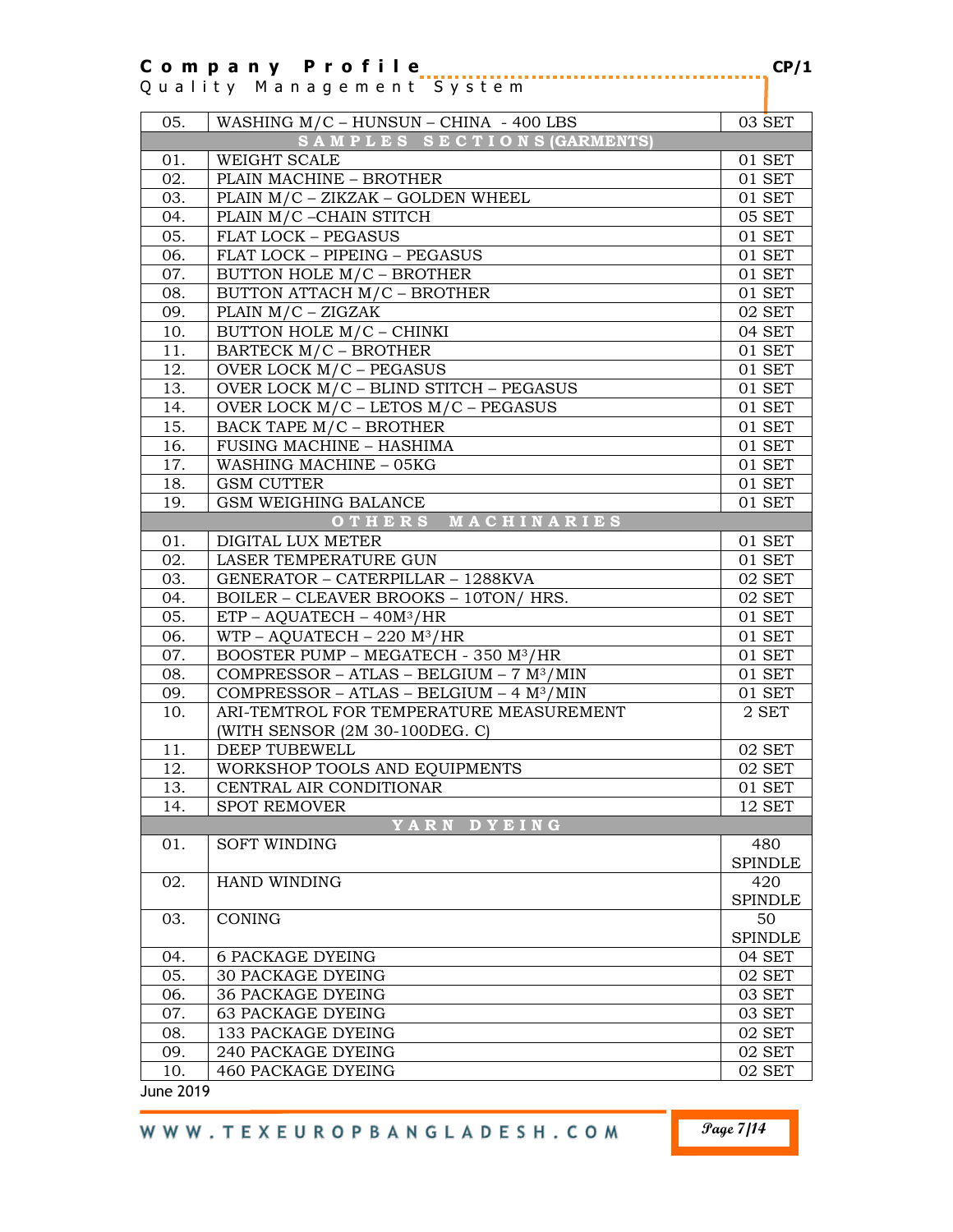| <b>.</b> | 690 PACKAGE DYEING | ◡∠ | SE I |
|----------|--------------------|----|------|
| 14.      | 828 PCKAGE DYEING  |    |      |

# **EFFLUENT TREATMENT PLANT (ETP) PICTURE**

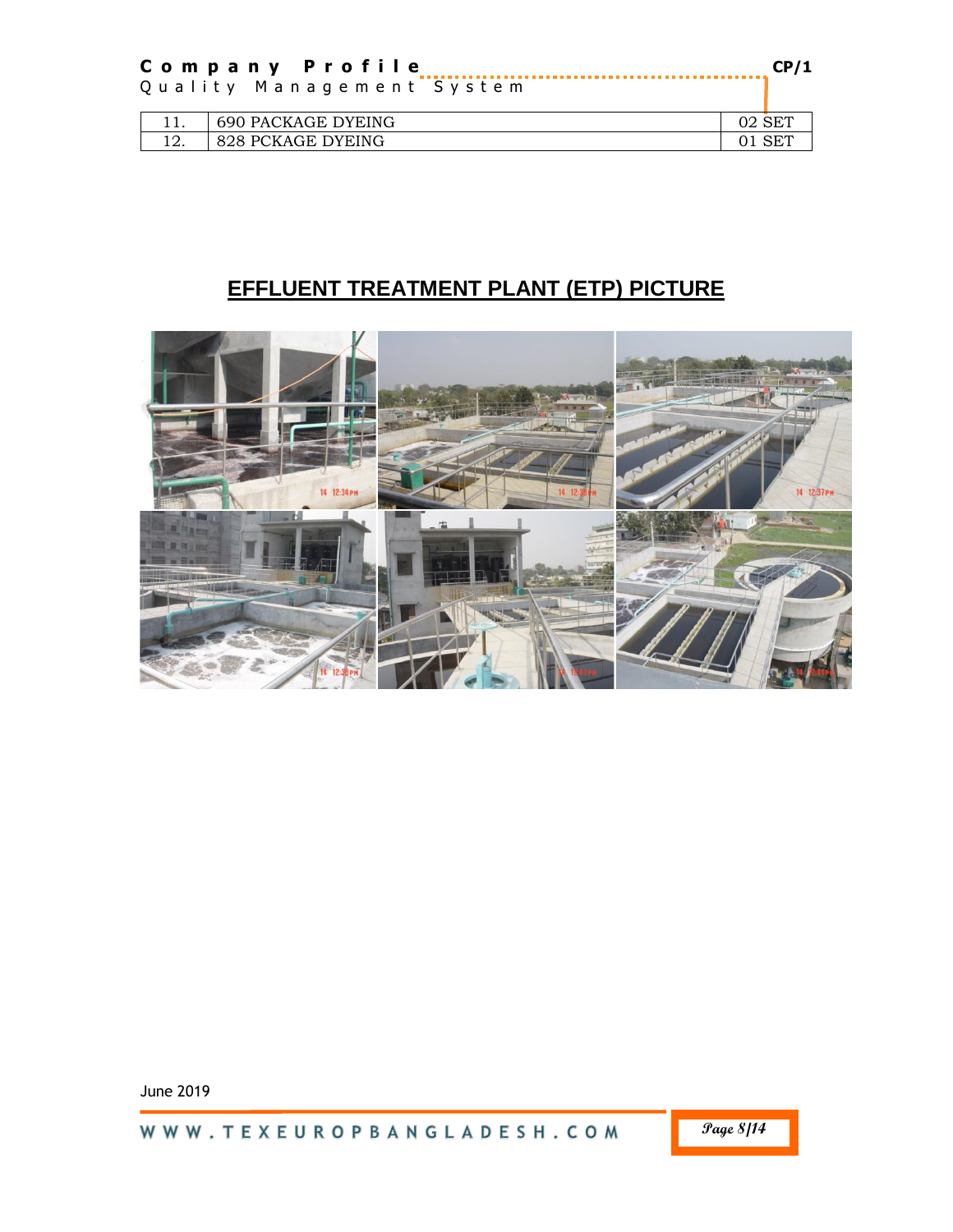# a nagement

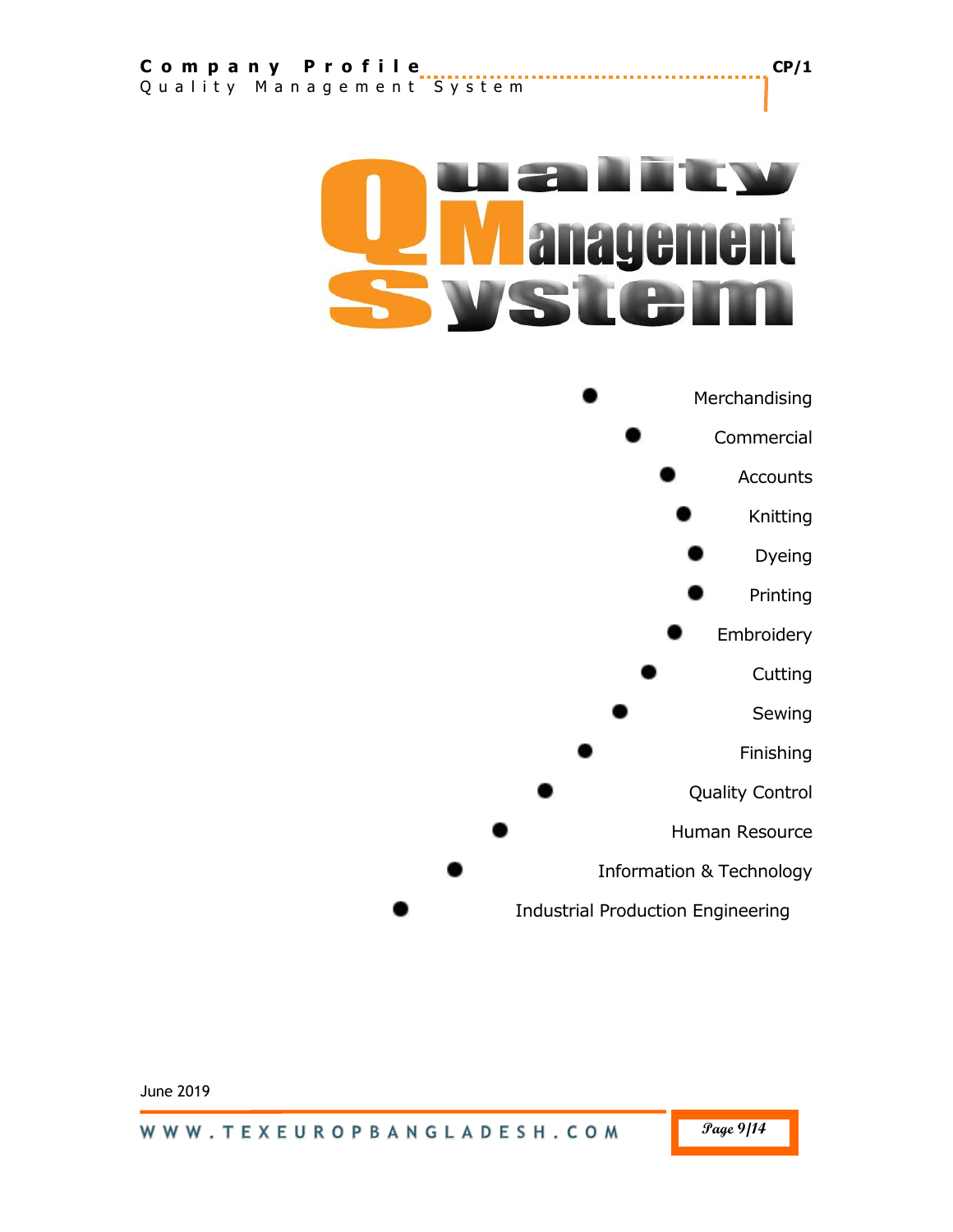

Texeurop (BD) Ltd. is a Composite Knitted Fabric & Garments manufacturing company with a mission to be one of the leading exporters in providing the quality knitted garments from Bangladesh to various customers around the globe.

It's the policy of Texeurop (BD) Ltd. to ensure –

- 1. Customer satisfaction by all means.
- 2. Providing quality product as per requirement of the buyer.
- 3. Ensuring quality services in communication & timely delivery of the product.
- 4. To decrease the percentage of rework.
- 5. Evaluate the suppliers on yearly basis.
- 6. Give safe & hygienic working environment to workers.
- 7. Improve continually in the Quality Management System with every year to come.

# THE SCOPE OF THE COMPANY

We are composite manufacturer & exporter of full range of knitted garments for men, ladies, kids/infant and any kinds of knitted items.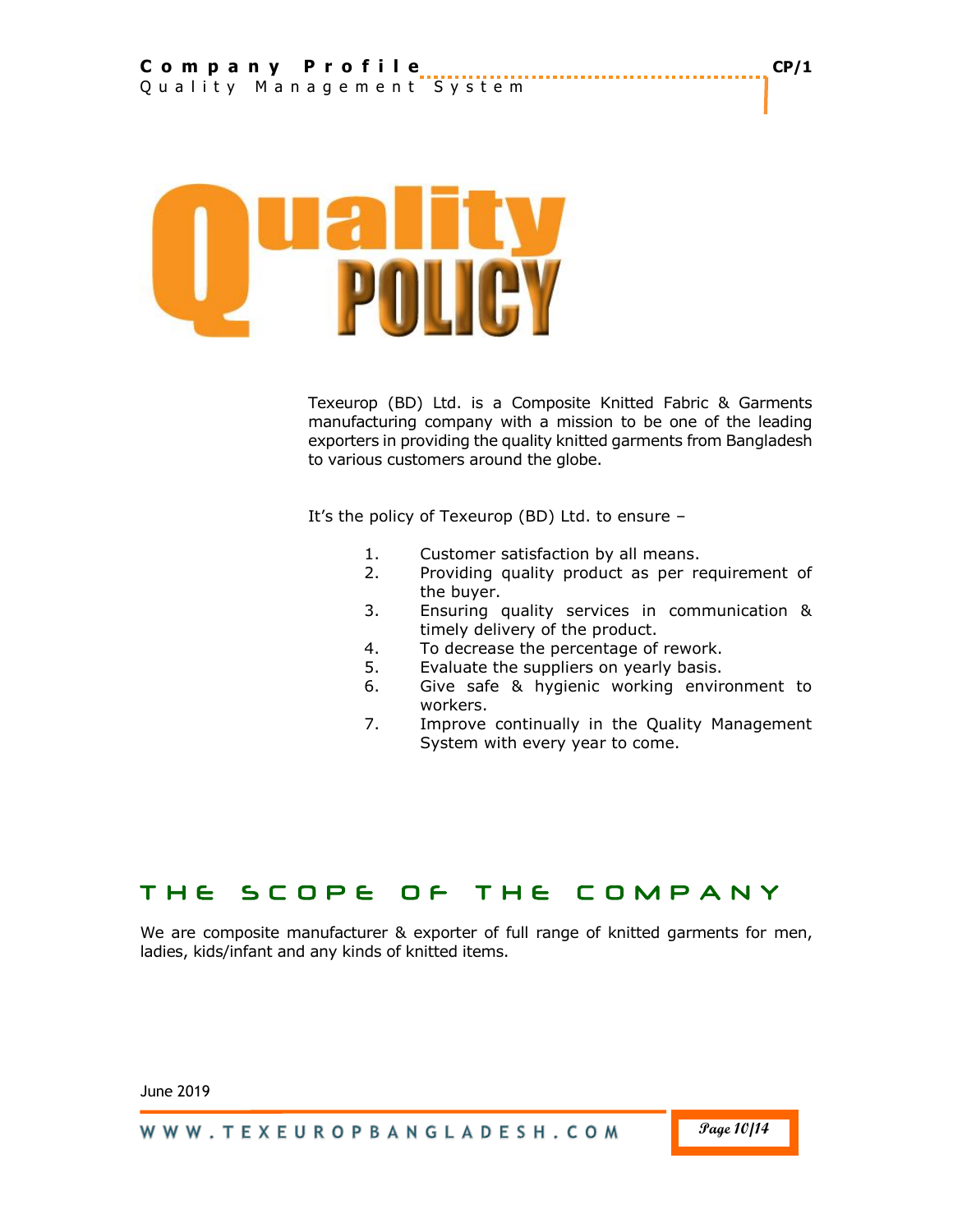## **C o m p a n y P r o f i l e CP/1** Q u a lity Management System



- Reduce Rejection percentage of the garments.
- Reduce fabric rejection through strict monitoring & also reduce replacement percentage for the same.
- **•** Reduce alteration percentage for every style.
- Reduce migration percentage of workers & increase employee satisfaction in the same time.
- To deliver Actual Fabric & Accessories as required by the Buyer.
- **•** Increasing the export percentage in every year to come.
- Every supplier must achieve 90% satisfaction of the management of Texeurop during yearly re-evaluation process.
- **•** Increase Customer satisfaction.
- Reduce customer complaint.
- Reduce breakdown percentage of all the machineries.
- **•** Reduce Machine Maintenance timing.
- Ensure timely delivery of each order by meeting production target.
- **•** Increase competency level of the company for each of the employees working in Texeurop by providing necessary training on time.

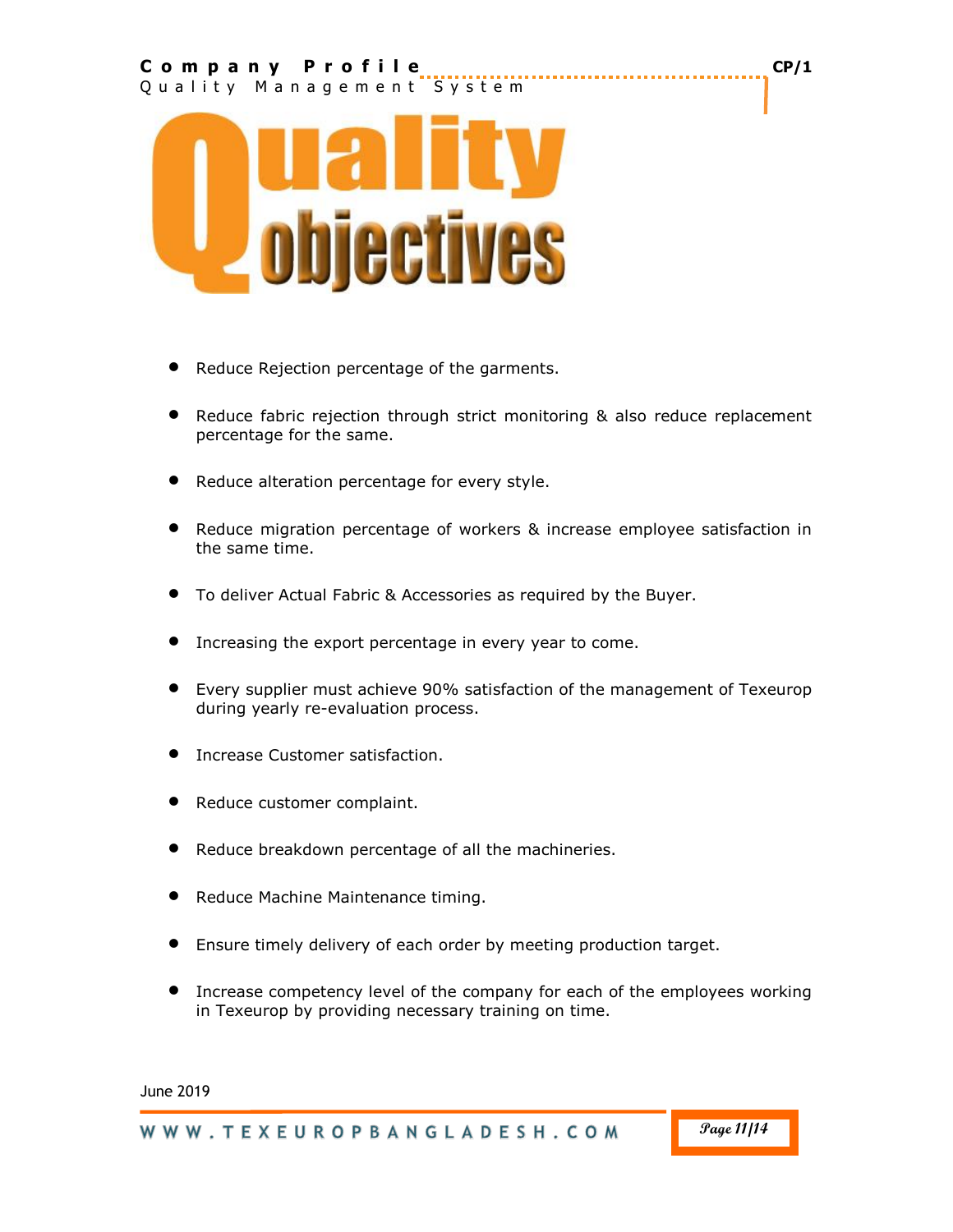#### **C o m p a n y P r o f i l e CP/1** Q u a lity Management System



The Texeurop (BD) Ltd. is committed to the best human workplace practices. Our goal is to continuously improve our Human Resource policies and procedures through education, training, communication, and employees' involvement.

To that end the Texeurop (BD) Ltd. has identified eight (8) areas of importance. The Company commits to management review, employees' open communication, policy development and coordination with the BSCI standard to comply with all State/Local laws and Industrial/Factory laws of Peoples Republic of Bangladesh to provide a favorable employment environment that respects understands the needs of its employees.

The company commits to inform all employees of its policy and position on the BSCI standard. All employees will be made aware of the Policy and Company Statement upon implementation. Going forward all new employees will be trained on BSCI in new employees' orientation. Periodically throughout the year the company will reaffirm its commitment to the BSCI policy through employee communications such as office notice, demonstration and payroll stuffers.

The eight (8) identified areas are:

- i. Child Labor
- ii. Forced Labor
- iii. Health and Safety
- iv. Freedom of Assembly/ Right to Collectively Bargain
- v. Discrimination
- vi. Disciplinary Practices
- vii. Working Hours
- viii. Remuneration/ Compensation

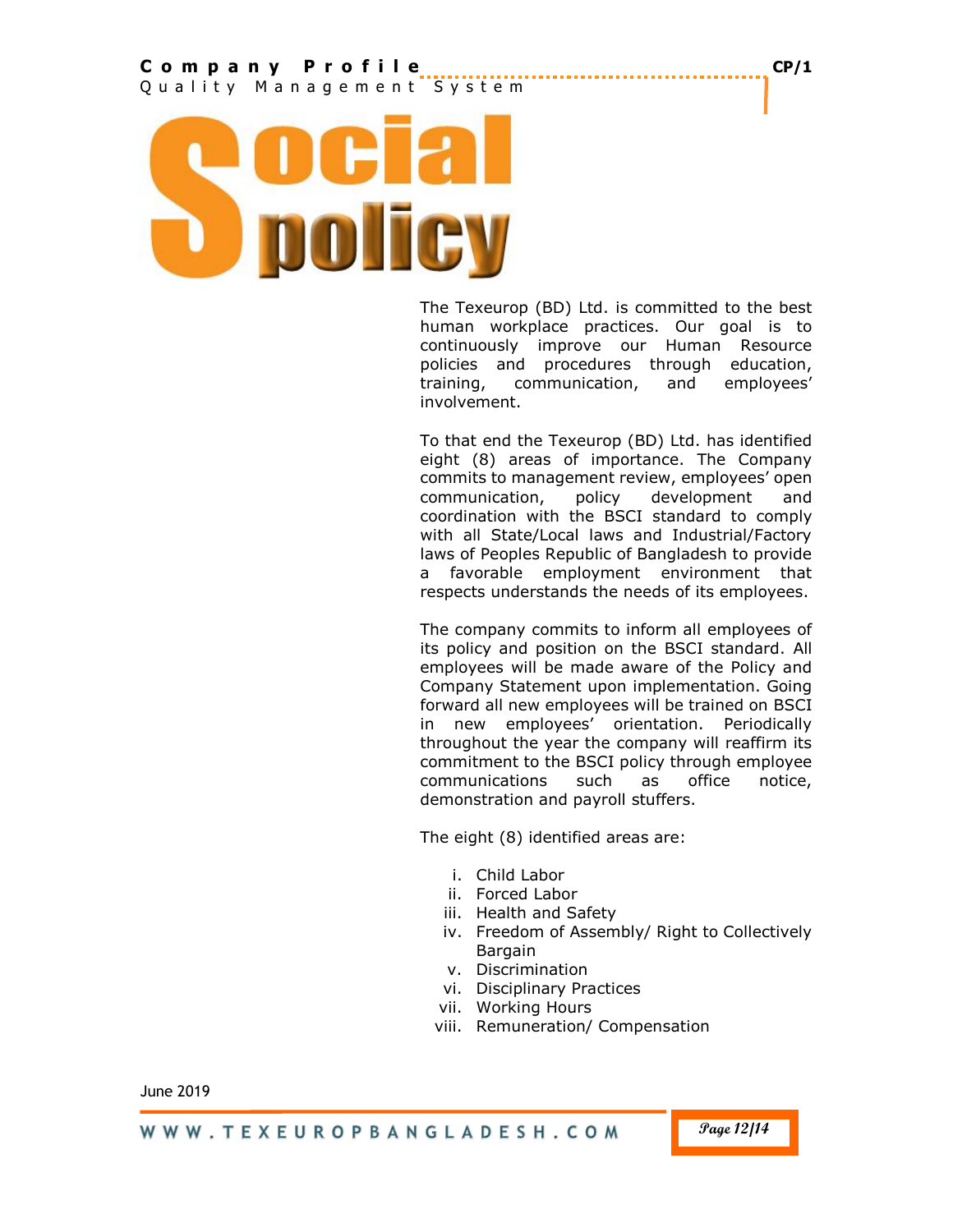

- **TOM TAILOR**
- **S. Oliver**
- **ELCORATE**
- **SPORT MASTER**
- **LERROS**
- **POLY CONCEPT**
- $\bullet$  **MUSTANG**
- **Gerry Weber**